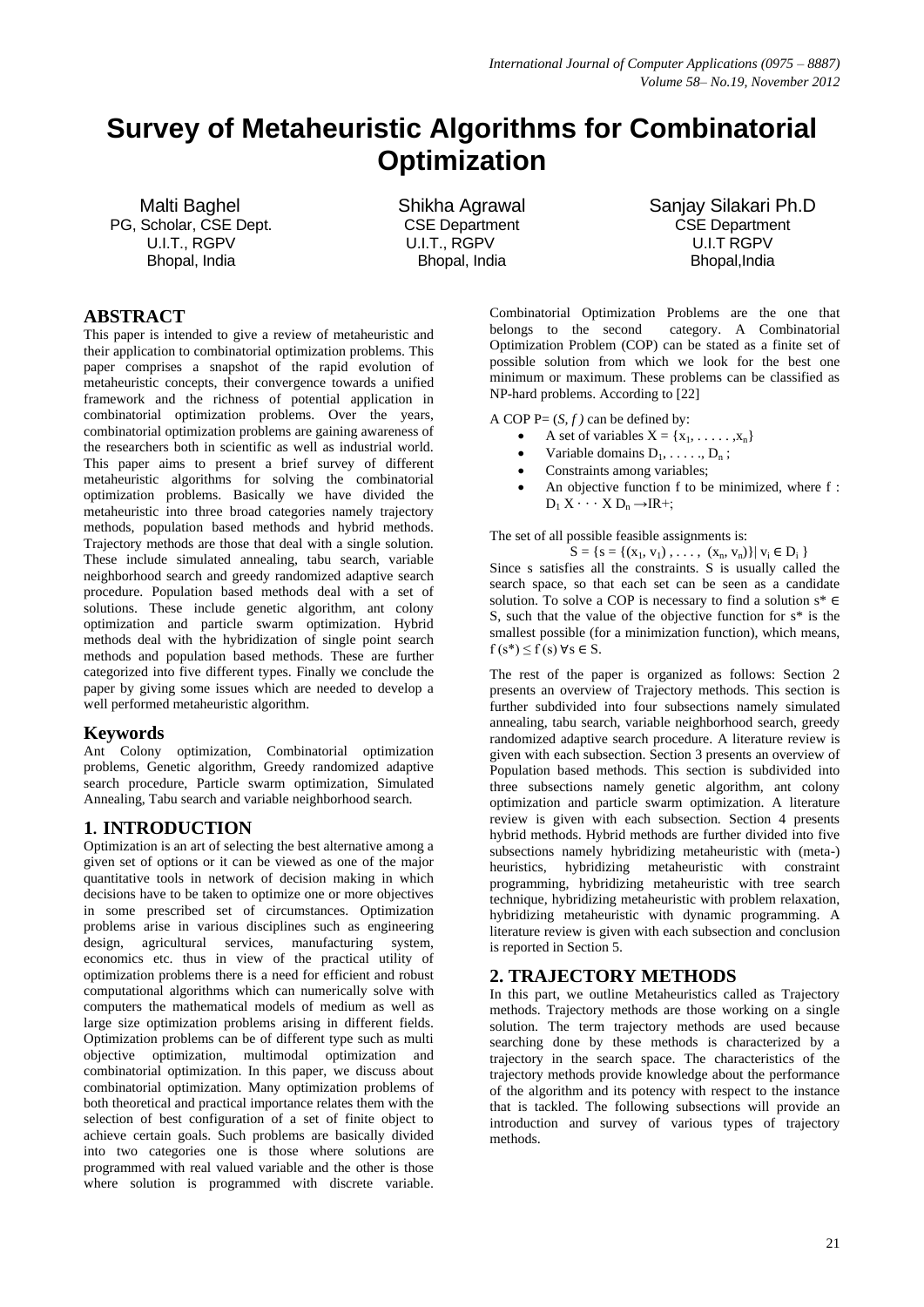### **2.1. Simulated Annealing**

Simulated annealing [64] was first proposed by Kirkpatrick et al. in 1983. It is a randomized local search algorithm that had an explicit strategy to escape from local minima. The algorithm is analogous to the physical annealing process. Modification to the current solution results in an increasing solution cost that can be accepted with some probability. Iteratively, modification to the current solution is done by randomly selecting a move from the neighborhood. If it is an improving solution, then it is automatically accepted as a new current solution otherwise, it will be accepted (according to the Boltzmann distribution) with certain probability using a control parameter called the Temperature. When the temperature is high and the cost increase is low then the move may accepted with certain probability. According to predefined cooling schedule, the temperature is increasing turned down. When the temperature is adequately low, then method stops at a local optimum by allowing only improving moves.

David T. Connolly (1990) proposed an improved simulated annealing for solving quadratic assignment problem. The experiment shows that it is a much improved annealing scheme for this problem, finding better solutions with less amount of computational effort [32]. Laarhoven et al. (1992) proposed simulated annealing for solving the job shop scheduling problem. The proposed approach involves the acceptance of cost increasing transitions with a non zero probability to avoid being trapped in local minima [95]. Alfonsas (2003) proposed a modified simulated annealing for solving quadratic assignment problem. The proposed approach contains an advanced formula for the computation of initial and final temperature and also cooling schedule with oscillation. In order to improve the performance simulated annealing is merged with a tabu search algorithm [4]. Huajin jang et al (2006) proposed a simulated annealing for solving traveling salesman problem. In this a new Columnar Competitive Model (CCM) is introduced with the winnertakes-all (WTA) learning rule for solving the combinatorial optimization problem [39]. A.Al-khedhairi (2008) proposed simulated annealing for solving p-median problem. The purpose is to find the optimal (or near optimal) solution of the P-median problem [3]. In (2009) Jingfa liu et al. proposed a heuristic simulated annealing algorithm to solve the circular packing problem. The proposed Heuristic Simulated Annealing (HSA) algorithm includes a heuristic neighborhood search mechanism and the gradient descent method into the simulated annealing method. The neighborhood search mechanism can avoid the shortcomings of blind search in the simulated annealing and the gradient descent method can stimulate searching the global optimal configuration [62]. Xu Hao (2010) proposed a heuristic algorithm for solving traveling salesman problem. The approach involves the crossover and mutation operator to achieve a balance between speed and accuracy. Experiment shows that algorithm is better than the traditional method [117].

#### **2.2. Tabu Search**

Tabu search [41] was first proposed by Glover in 1986. Tabu search (TS) is a metaheuristic that guides a local search heuristic both to escape from local minima and to implement an exploration scheme. The simple TS algorithm applies a best improvement local search where at each iteration the best solution in the neighborhood is selected as the new current solution. A short-term memory is implemented as a tabu list where solution attributes are stored to avoid short term cycling. A term Aspiration criteria are defined which is

allowed to include some unvisited solution of good quality which are excluded from allowed set.

Starting from the basic search strategy a number of developments and elaboration have been proposed over the years. These include Introduction of intensification and diversification mechanisms. They are implemented via different forms of long term memories. Adaptive memories provides a mechanism to diversity and intensity of the search so as to create more flexible search behaviors. Frequency memories provides a form of continuous diversity by introducing a bias in the evaluation of neighborhood solution. The probabilistic TS introduce randomization into the search method. It can be attained by linking probabilities with moves contributing to the neighborhood solution. Unified tabu search is aimed at developing simpler, more flexible TS code another example of this style is the granular TS.

Laguna et al. (1991) proposed tabu search methods for a single machine scheduling problem. The approach consists of the use of three local search methods within a tabu search to solve the problem. Also a hybrid TS is developed that utilize both swap and insert moves [71]. Barnes et al. (1993) proposes static TC for solving the multiple mechanic weighted flow time problem. The proposed approach provides superior result in comparison to the Branch and Bound method [12]. Battiti et al. (1994) introduced the reactive search which uses the history of the search for dynamically adjusting search parameters. In particular, when configurations are frequently occurring the dimensions of tabu list are automatically increased to avoid short term cycle [14]. Laguna et al. (1995) applied a TS method to solve the multilevel generalized assignment problem in which at each iteration, list of candidate moves are generated by using ejection chains [70]. Carlton and Barnes (1996) applied reactive TS to solve Travelling Salesman problem. In this a robust tabu search is applied to traveling salesman problem with time window. The approach uses a two level hashing method within a reactive tabu search to find unique repeated solution and to upgrade a more diverse search [25]. Lokketangen et al. (1998) applied TS to solve general zeroone mixed integer programming problem. In this specialized choice rule and aspiration criteria are discovered for the problem, expressed as a function of integer that measures infeasibility and objective function values [74]. Nanry et al. (2000) applied reactive TS to solve a pick up and delivery problem with the constraint of vehicle capacity and customer time windows [88]. Gonzalez-Velarde et al. (2002) applied TS to solve graph coloring problem. In this paper, a tabu search method is proposed that applies a simple version of ejection chains for coloring graph [48]. Korycinski et al. (2003) merged TS within a classification algorithm using reactive TS to improve classification accuracy [65]. Scrich et al. (2004) applied TS to solve the problem of scheduling job with the aim of minimizing total tardiness [107]. Barnes et al. (2004) applied TS to solve the aerial fleet refueling using group theoretic. They applied group theory to partitioning and ordering combinatorial optimization [13]. Harwig et al. (2006) applied adaptive TS to solve two dimensional orthogonal packing problems [51]. Kinney et al. (2007) proposed a group theoretic TS algorithm to solve the unicost set covering problem by partitioning the solution space into orbits. In this a linear programming relaxation of the problem is solved and a quality solution profile is constructed by using linear programming optimization. Problem variables will be clustered based on this profile and partition the solution space into orbits [63]. James et al. (2009) showed the advantages of applying strategic diversification within Tabu search (TS)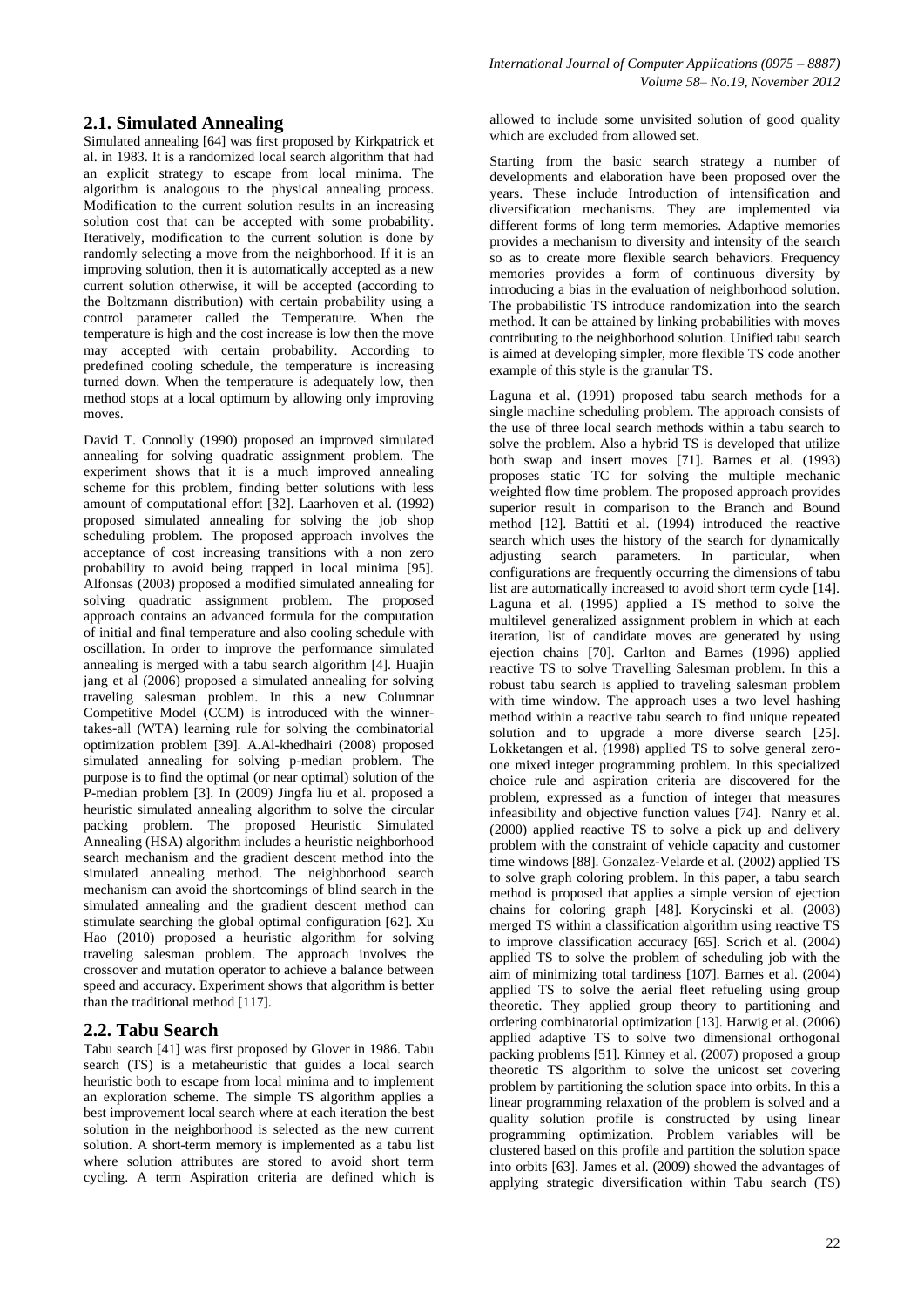model for the quadratic assignment problem by including many diversification and multi start TS variants [61]. Ulrike (2011) applied TS to Scheduling problem then with the help of intensification and diversification strategies demonstrates that the result achieved is quite better [115].

# **2.3. Greedy Randomized Adaptive Search Procedure**

Greedy randomized adaptive search procedure (GRASP) was introduced by Resende in 1995. GRASP [44] is a multi start or iterative procedure consisting of 2 phases. One is Construction phase and another is a local search phase. The construction phase creates a feasible solution by applying a greedy randomized criterion which is then improved until a local minimum is found during the local search phase the best overall solution is returned as the result. Construction phase can be illustrated by 2 basic types. One is Dynamic constructive heuristic and other one is Randomization. In constructive heuristic the elements that are not included in the partial solution are estimated with a greedy function and the list of best elements are kept in a so called restricted candidate list (RCL). Through randomization any element is randomly chosen and included in the partial solution thus resulting in a diversity of solutions. GRASP is memory less algorithm.

Atkinson et al. (1998) applied GRASP to time constrained vehicle scheduling here two forms of adaptive search called local and global adaptation was described [8]. Fleurent et al. (1999) applied GRASP to solve quadratic assignment problem using Adaptive memory [45]. Laguna et al. (1999) introduces GRASP with path relinking to improve performance [72]. Prais et al. (2000) introduces a Reactive GRASP for a matrix decomposition problem in TDMA traffic assignment. In this work author suggested the refinement of GRASP that self adjusted the parameter values instead of fixed values in the construction phase [98]. Binato et al. (2001) introduces a new metaheuristic approach called greedy randomized adaptive path relinking (GRAPR). It uses generalized GRASP concepts in path relinking to explore different trajectories between two good solutions previously found [16]. Ribeiro et al. (2002) proposed a hybrid GRASP to solve steiner problems in graphs using weight perturbation and adaptive path relinking heuristic (HGP-PR) [103]. Hirsch et al. (2007) introduced continuous GRASP (C-GRASP) by extending GRASP from discrete optimization to continuous global optimization [52]. Andrade et al. (2007) proposed GRASP with an evolutionary path relinking to solve the network migration problem. The authors proposed a metaheuristic resulting from the hybridization of GRASP, path relinking, evolutionary path relinking [5]. Arnaldo and Rafael (2010) applied GRASP heuristic, merged with a path relinking for solving school timetabling problem [6]. Yannis (2012) proposed an enhanced version of GRASP called Multiple Phase Neighborhood Search GRASP (MPNS-GRASP) for solving vehicle routing problem. In this method, a stopping criterion based on Lagrangean relaxation and sub gradient optimization is applied. Also, another strategy known as the Circle Restricted Local Search Moves strategy was used for expanding the neighborhood search [118].

#### **2.4. Variable Neighborhood Search**

Variable neighborhood search (VNS) was proposed by Mladenovic and Hansen in 1997. VNS [86] is a method based on the idea of dynamically changing neighborhood within a local search.VNS proceeds by a descent method to get from the neighbors to local optima exploring, systematically or at a random distant neighborhood of the incumbent solution. The

method moves from this current solution to new one if there is an improvement in the solution. In this way, optimal variable is kept in the incumbent and obtains promising neighbors. Therefore VNS is not a trajectory following method. VNS main cycle consist of three phases. Shaking, local search and move. Basically VNS is extended into many forms. They are Variable Neighbor Descent, Reduced VNS, Basic VNS, Skewed VNS, General VNS, VNS Decomposition search and many more.

P. Hansen and Mladenovic (1997) introduced VNS for P-Median problem. Experiment shows that the proposed variable neighborhood search heuristic is quite better than other heuristics [50]. A.S.Wade and V. J. Rayward Smith (2000) proposed VNS for solving Steiner tree problem by using an effective local search technique [116]. In 2001, N. Mladenovic and Urosevic proposed VNS for solving K cardinality tree problem [87]. Ribeiro and Souza (2002) proposed a VNS for solving degree constrained minimum spanning tree problem. Here VNS heuristic is proposed which is based on dynamic neighborhood and a variable neighborhood descent iterative improvement algorithm is used for local search [21]. Avanthay at al. (2003) introduced an adaptation of the VNS method to graph coloring problem. The proposed technique has proved to be effective in determining high quality solutions [18]. Puchinger and Raidl (2005) applied VNS to Multidimensional knapsack problem. Here a variant of VNS called Relaxation guided VNS is introduced. It is based on the general VNS scheme and a new variable neighborhood descent algorithm [99]. Sevkli and Aydin (2006) proposed VNS for the job shop scheduling problem. The idea is to construct the best local search and shake operations based on neighborhood structure [108]. Consoli et al. (2009) proposed a VNS for minimum labeling Steiner tree problem. In this paper, a hybrid local search method known as Group-Swap Variable Neighborhood Search (GSVNS) is proposed. It is a hybrid of two metaheuristics named Variable Neighborhood Search and simulated Annealing. Experiment illustrates that the proposed heuristic quickly gives optimal or near optimal solutions [30]. Mladenovic et al. (2010) proposed a Variable neighborhood search for the matrix bandwidth minimization problem. In this paper, a VNS based heuristic is introduced which provide high quality solution to the problem [85]. Geiger et al. (2011) proposed neighborhood selection in VNS for solving single machine total weight tardiness problem [83]. Duarte et al. (2012) introduces a pure 0-1 optimization model and a metaheuristic algorithm based on the VNS methodology for the vertex separation problem on general graphs [36].

Other trajectory methods include Basic local search, Iterated local search, Guided local search. These can be found in [7]

# **3. POPULATION BASED METAHEURISTICS**

This type of Metaheuristics explicitly works with a set of solution .In this, a different solution is merged, either implicitly or explicitly, to create new solutions. The methods are as follows.

# **3.1. Genetic Algorithms**

Genetic algorithm was developed by John Holland in the 1960's. Genetic algorithms [56] are a class of adaptive search procedure. They are based on the principle of evolution via natural selection act on a population of individuals that undergo selection in the presence of operators such as mutation and crossover. A fitness function is used to calculate individuals and reproductive success diverge with fitness.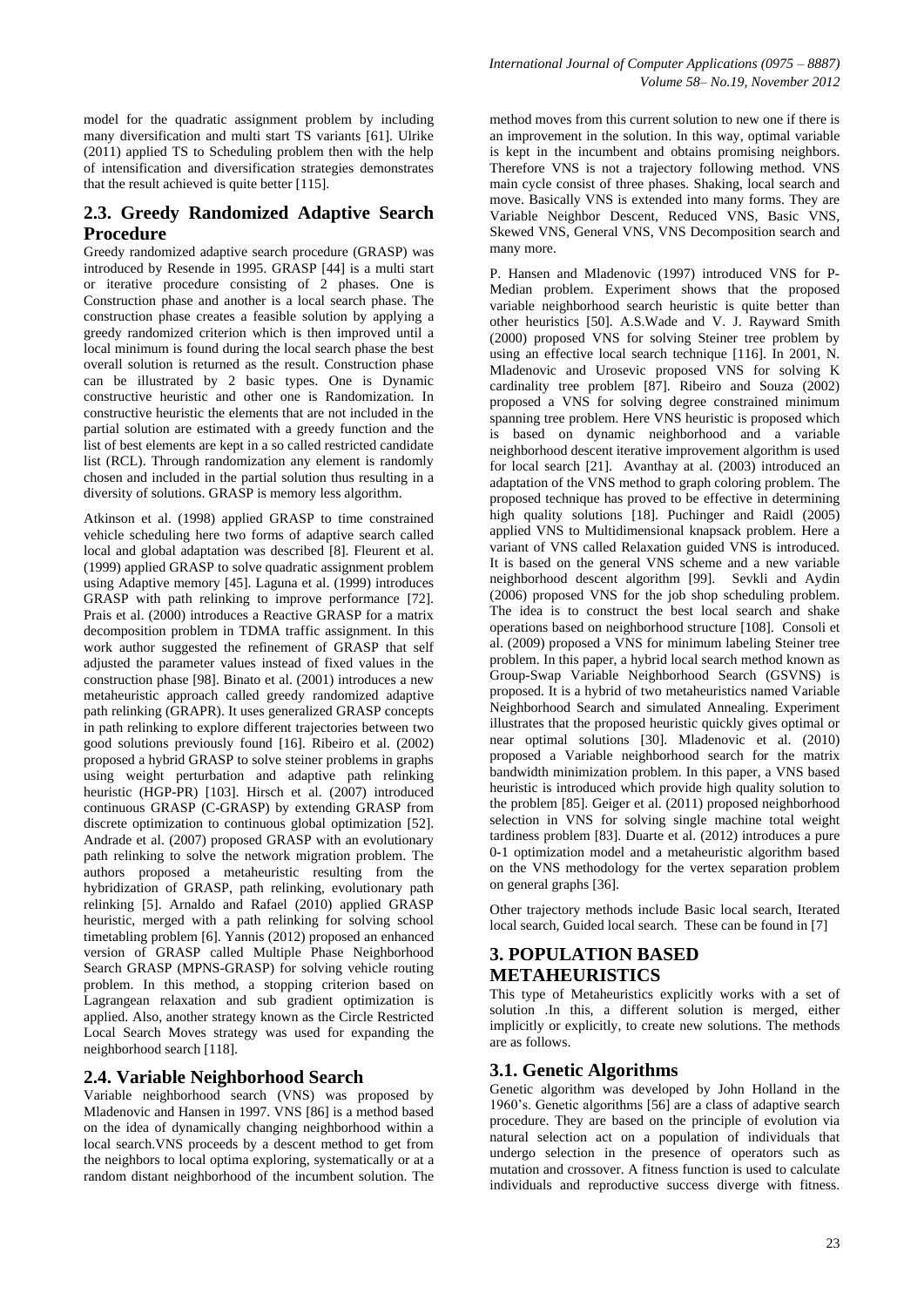Genetic algorithm uses evolutionary techniques to solve a solution of different problems. The basic step of a genetic algorithm is simple. At each iteration, a population of solution is evolved from one generation to the next generation. Next the better solutions are recombined with each other to form new solutions. Finally the new solutions generated will replace the poorest of the original solution and the process is repeated.

Tate et al. (1995) proposed a genetic algorithm to solve quadratic assignment problem. Experiment illustrates that genetic algorithms find a better solution than those of the best previously known heuristics [113]. Chu and Beasley (1996) proposed genetic algorithm to solve the set partitioning problem. In this paper basic genetic algorithm components such as fitness definition, parent selection and population replacement are modified. Experiment shows that genetic algorithm based heuristic is producing high quality solutions [55]. Chu and Beasley (1997) proposed a genetic algorithm based heuristic for solving generalized assignment problem. In this approach, GA heuristic includes a problem-specific coding of a solution structure, a fitness-unfitness pair evaluation function and a local improvement procedure. Experiment shows that the genetic algorithm heuristic is able to find high quality solutions [94]. Chu and Beasley (1998) proposed genetic algorithm for solving multidimensional knapsack problem. In this approach, a heuristic based upon genetic algorithm is introduced. The proposed heuristic is capable of obtaining high quality solutions to the problem [28]. Ahuja et al. (2000) proposed genetic algorithm to solve the quadratic assignment problem. In this approach genetic algorithm includes many greedy principles in its design for solving the problem [100]. Olli Braijsy (2001) proposed genetic algorithm to solve vehicle routing problem with time window. In this paper, three evolutionary algorithms were described and compared with the other metaheuristic algorithm. Experiment shows genetic algorithm is not competitive with the best published result though the differences are not overwhelming [90]. Chiung Moon et al. (2002) proposed a genetic algorithm to solve traveling salesman problem with precedence constraints. In this paper, the key concept is the topological sort. Also a new crossover operation is introduced for the proposed genetic algorithm .Experiment shows that the proposed genetic algorithm produces an optimal solution and shows better performance compared to the traditional algorithm [27]. Omar et al. (2009) proposed an improved genetic algorithm to solve traveling salesman problem. In this approach the new crossover operation, population reformulates operation, multi mutation operation, partial local optimal mutation operation and rearrangement operation are used to solve the problem [91]. Tamura et al. (2010) proposed an improved genetic algorithm for solving scheduling problem. In this, the proposed approach is improved by a genetic algorithm using multipliers can be altered during the search process [92]. Kusum and Hadush (2011) proposed a genetic algorithm for solving traveling salesman problem. In this, two mutation operations named inverted exchange and inverted displacement are combined to increase the performance of genetic algorithm [68]. Neelam et al. (2012) proposed genetic algorithm to solve flow shop scheduling problem. In this, a genetic algorithm based heuristic is described to make span minimization on flow shop scheduling [89].

#### **3.2 Ant Colony Optimization**

Ant colony optimization (ACO) was proposed by Dorigo in1991, inspired by the foraging behavior of real ants [35]. Ants can find the shortest path from the nest to food source through a chemical substance called pheromone. As ants move, a certain amount of pheromone is layered on the ground making a pheromone trail. As the ants follow the trail, they will be influenced by the trail even more. This process involves a positive reinforcement loop in which the probability that ants will visit the path in the future is directly proportional to the number of ants that previously visited it. It has been proved experimentally that this procedure can give rise to growth of shortest paths. Here, at each cycle, solution is created in a randomized and greedy way by a number of artificial ants. However, Heuristic evaluation and the amount of pheromone are the one by which an individual ant chooses the next element to be included into current partial solution. When a complete solution is built, the procedure is restarted with the updated pheromone levels. This is repeated for a fixed amount of cycles or until search stagnation occurs.

M. Dorigo et al (1994) proposed a new heuristic called ant system for solving job shop scheduling problem. In this, search task is spread over many simple, loosely interacting agents which can be used to find good solutions [29]. Dorigo and Gambardella (1997) proposed a distributed algorithm ant colony system for solving traveling salesman problem. In this, a group of agents cooperates using an indirect form of communication to find the best solution to the traveling salesman problem [34]. Thomas (1998) proposed ACO based on Max-Min ant system to solve flow shop problem. Max-Min ant system is enhanced by a fast local search procedure to produce high quality solutions to the problem [114]. Bullnheimer et al. (1999) proposed an ant system for solving vehicle routing problem. An ant system is a distributed metaheuristic that merges an adaptive memory with a local heuristic function to frequently construct solutions of the problems [17]. Talbi et al. (2001) proposed a parallel model of ACO to solve the quadratic assignment problem. The parallel ant colony optimization algorithm has been merged with a local search method that depends on a tabu search [40]. Bell and Mcmullen (2004) proposed an ant colony optimization technique for the vehicle routing problem. It has been proved experimentally that the algorithm is successful in finding a competitive solution technique especially for larger problems [15]. Neumann and Witt (2006) proposed an ant colony optimization for minimum spanning tree problem. Solution to the problem is built by a random walk on a so called construction graph. This random walk can be determined by the heuristic information [46]. Yu bin et al. (2009) proposes an ant colony optimization for solving the vehicle routing problem. The proposed algorithm owns a new scheme by modifying the increased pheromone called ant weight strategy and using a mutation operator to solve the vehicle routing problem [2]. Sureka et al. (2010) proposed an ant colony optimization for solving job shop scheduling problem. In this, fuzzy logic is used for scheduling the sequence of job and it can be optimized using ACO [110]. Zar chi Su Su Hlaing and May Aye Khine (2011) proposed an ACO for solving travelling salesman problem in which, good distribution strategy and information entropy is conducted. Also, it uses local optimization heuristic for solving traveling salesman problem along with the basic ACO and the proposed algorithm shows better performance than ACO algorithm [119].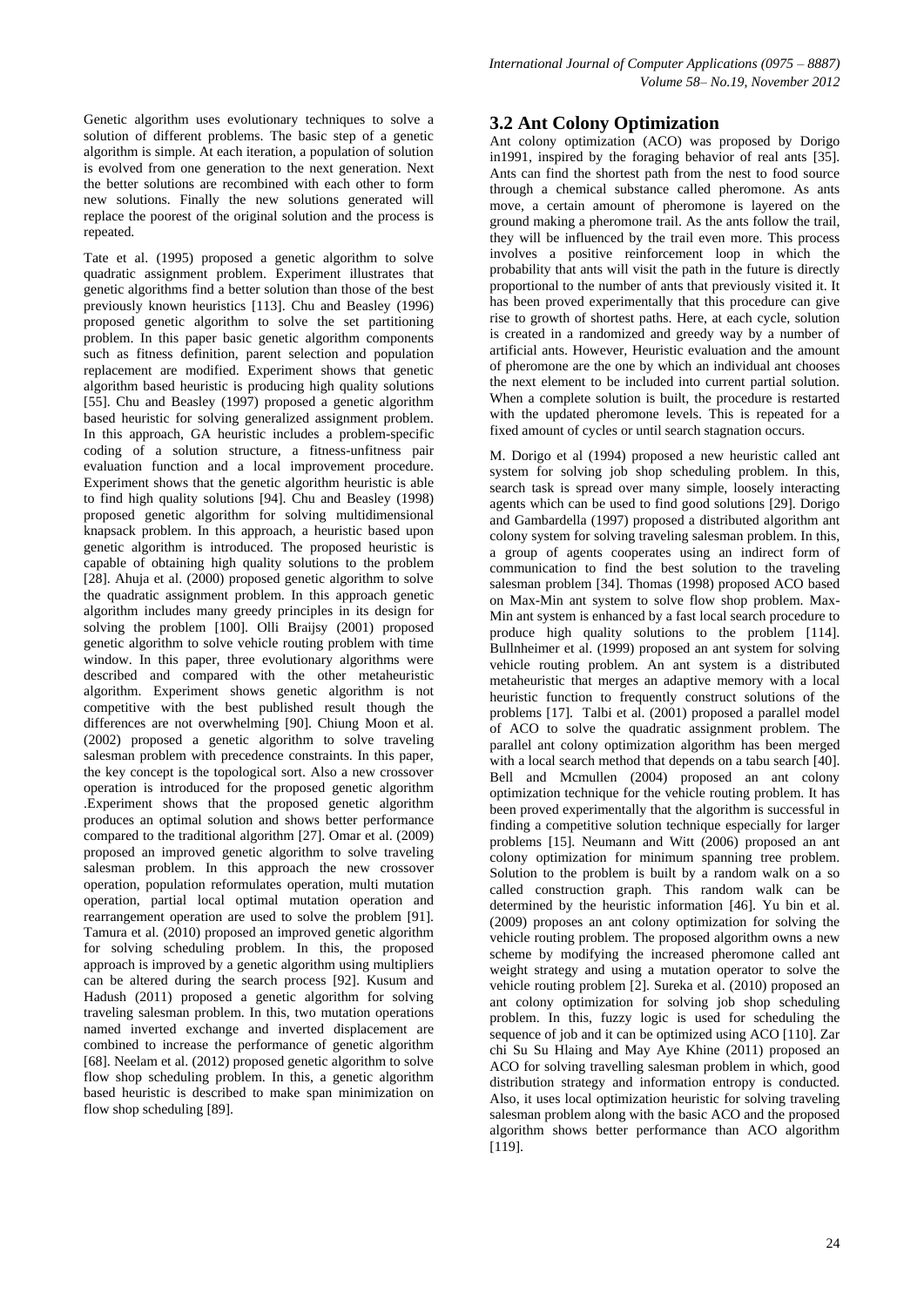## **3.3. Particle Swarm Optimization**

Particle Swarm Optimization (PSO) was proposed by Eberhart and Kennedy in 1995. PSO [57] is a computational optimization technique which is inspired by the social behavior of bird flocking. PSO is a searching technique utilizes a group of particles that move through the search space to find the global minimum. In PSO, a group of particles is initialized randomly. Each particle represents a possible solution and then iteratively finds the optimal solution. There are basically two extremes called as local and global extreme. Fitness value is calculated. If it is better than it is set as new local best. Now choose the particle with the best fitness value of all particles as the global best. Finally each particle velocity and particle position is calculated and updated.

Ayed Salman et al. (2002) proposed PSO to solve task assignment problem. In this new task assignment algorithm is presented which is based on the principle of PSO. The effectiveness of the proposed PSO based algorithm is demonstrated by comparing it with another population based heuristic known as genetic algorithm. Experiment shows that PSO based algorithm is a viable approach for traveling salesman problem [9]. Kang-Ping Wang et al. (2003) proposed PSO to solve traveling salesman problem. In this paper, the author proposed the concept of swap operator and swaps sequence and redefined some operators on the basis of them. Experiment shows that result achieved are quite better [66]. Tasgetiren et al. (2004) proposed PSO to solve the single machine total weighted tardiness problem. This paper embedded an efficient local search method and a heuristic rule known as Smallest Position Value (SPV) to the continuous PSO for solving sequencing problem [112]. Chen et al. (2006) proposed a hybrid PSO algorithm to solve the capacitated vehicle routing problem. In this, discrete PSO is used which merges the global search and local search to achieve an optimal solution and also simulated annealing is used to avoid being trapped in local minimum [26]. Yuan and Zhao (2007) proposed a modified version of binary PSO that uses Smallest Position Value (SPV) heuristic rule to solve permutation flow shop problem. Also, local search and perturbation is used to improve the convergence speed of the algorithm [73]. Guner and Sevkli (2008) proposed a discrete PSO for solving the uncapacitated facility location problem. Here a local search is used to provide more efficient result [109]. Consoli et al. (2010) proposed discrete PSO for solving the minimum labeling steiner tree problem. In this paper a discrete PSO called Jumping Particle Swarm Optimization (JPSO) is introduced. JPSO is compared with another algorithm and found that JPSO outperformed all other algorithm achieving high quality solutions in fewer amounts of computational efforts [31]. Rosendo (2010) proposed a hybrid PSO algorithm to solve the traveling salesman problem. The hybrid approach uses the concept of local search and path relinking [84]. Pierobom et al. (2011) proposed to solve the task assignment problem. In these two versions are used, one is based on binary codification and other uses permutation to encode the solution. The experiment shows that the permutation encoding is better than the binary encoding [97]. Kunpeng Kang (2012) proposed a fast PSO algorithm for solving large scale multidimensional knapsack problem (MKP). In this paper, a strategy of mimetic Profit/Weight ratio (P/W-Rt) is introduced which can effectively solve MKP with arbitrary number of constraints under same computational cost as one dimensional knapsack problem. Experiment shows the efficient and robust performance of the proposed algorithm. Another advantage of the proposed

algorithm is that it is quite flexible to the size of the MKP instance [67].

### **4. HYBRID METAHEURISTICS**

Over the years, it has become apparent that the need of single traditional metaheuristic has been restricted on the contrary, they are merged with other optimization algorithm called as Hybrid Metaheuristics. The inspiration for hybridization of different algorithm is to accomplish the interrelated behavior of different optimization strategies. There have been following type of hybridization taken place. Hybrid metaheuristic can also be referred from [19].

# **4.1. Hybridizing Metaheuristics With (Meta-) Heuristics**

Today researchers are combining one metaheuristic with another (meta-) heuristic for optimization. Basically, different combination can be formed by their merging. One can be the combination of local search methods and population based method. Population based methods like an ant colony optimization and evolutionary computation make the use of local search methods to provide high quality solutions by processing the solution. Briefly saying population based method to determine the promising extent of the search space where local search can then find the best solution rapidly. The hybridization of this type is very successful. The term Memetic algorithm is derived from the hybridization of a genetic algorithm (or evolution algorithm) with the non genetic local search algorithms. Many examples were proposed by several researchers based on this type of hybridization.

Walshaw et al. (2004) proposed multilevel technique to Combinatorial Optimization problems. A multilevel method is an efficient and effective algorithm for solving large scale computational and optimization problem. In multilevel technique, original problem is taken as input; a hierarchy of problems is created by creating smaller instances of problem by successive coarsening until conditions are met. Then optimization technique can be used to create solution to the smallest problem. Then this solution would be transformed to the next level until the solution to the original problem is acquired [23]. Another iterated local search algorithm Population based iterated local search (PBILS) was introduced by Thomas (2006) .A population of solution is used for extracting the useful information which is combined with iterated local search. In order to store their common substructure, where the current solution population member disagree, PBILS keeps small population and enclose the perturbation of iterated local search to subspace. The key postulation of PBILS is that local optimal solution owns common substructure that can be used to enhance the efficiency [111]. Besides the two, there are many more techniques of hybridization between metaheuristic and other (meta-) heuristics that was proposed by several researchers. Lozano et al. (2010) proposed a hybrid metaheuristic that contain iterated local search algorithm that uses an evolutionary algorithm as a perturbation technique. The proposed work helps to deal with binary optimization problems [78]. Another work include of Resende et al. (2010) proposed several variants of a hybrid algorithm which is a combination of GRASP and path relinking. The hybridization is carried for maximum minimum diversity problem [82]. Another work proposed by Hanafi et al. is a Variable neighborhood decomposition approach (2010) which hybridizes VNS with general purpose CPLEX MIP solver. The hybridization was done to solve 0-1 mixed integer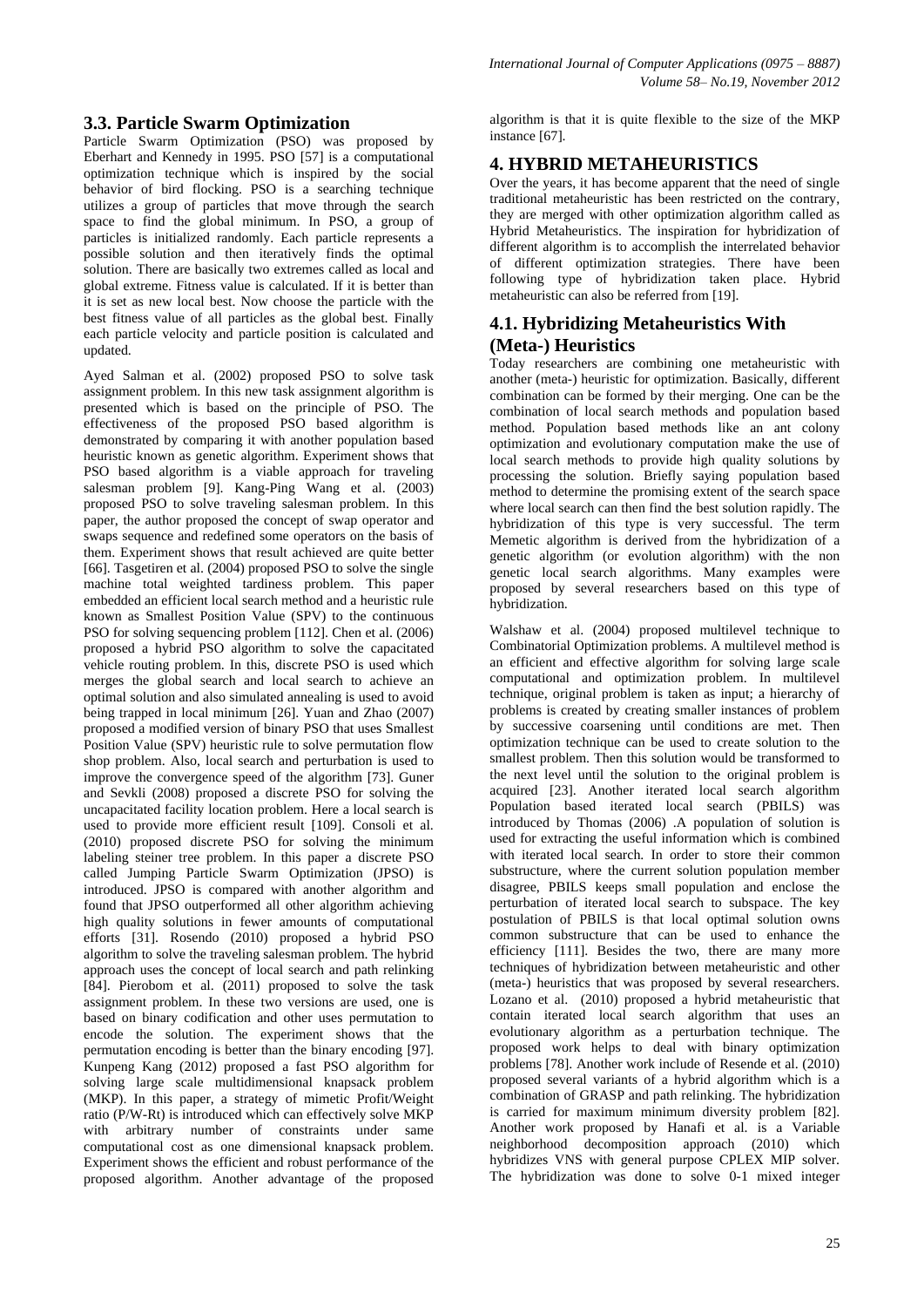program [58]. Glover and Laguna proposed a concept based on the tabu search for improving metaheuristic that is called as a proximate optimality principle (POP). The key assumption of this work is that good solutions have parts in common and they will appear close to each other in the search space [43]. Montemanni and Smith (2010) proposed an improved tabu search for solving frequency assignment problem. Hereby, tabu search is enhanced by heuristic manipulation, which is based on adding constraints to a problem so as to reduce the search [101].

# **4.2. Hybridizing Metaheuristic With Constraint Programming**

Metaheuristics and constraint programming are two different techniques of optimization. In constraint programming, constrains optimization problem can be either mathematically or symbolic simulated by means of variables , domains and constraints. Constraints summarize the distinct part of problems into sub problems. Each constraint is related to filtering algorithm that remove values which do not put in for feasible solutions. The solutions process of CP has two phases. One is propagation phase and another is labeling phase. In case of break down the search back track. When an optimization problem is solved a bound constraint is carried by placing an improving solution every time. Metaheuristics are efficient in fining a high quality solution but they are not very strong to solve constraint satisfaction problem on the other side CP is extremely efficient in solving decision problems but it is inadequate to tackle an optimization problem.

Shaw (1998) proposed a hybrid algorithm containing constraints programming and local search method to solve vehicle routing problem. Basically the approach is to explore a large neighborhood of current solutions by choosing a number of customer visits to take away from routing plan and inserting them using a constraint based tree search [93]. Meyer proposed the hybridization of Ant Colony Optimization and constraint programming to solve machine scheduling problem. Hybridization includes the technique for limiting the search performed by an ACO algorithm to promising realms of the search space [11]. Another prominent example of the incorporation of metaheuristic and constraint programming was proposed by J. C. Beck (2007) as solution guided multipoint construction search. It is a novel structural search approach that achieved a sequence of resource limited tree searches where search start either from the vacant solution or from the solution that come across the search some no of selected solution is selected during the search [59]. Khichane et al. (2008) proposed a hybrid algorithm that includes ACO and constraint programming to solve car sequencing problem. In this approach, the goal is to find any complete assignment satisfying all the constraints [76]. Prestwich et al. (2009) proposed the integration of evolutionary computation and neural network with constraint programming which result in a hybrid stochastic constraint programming structure that aims to find a policy tree which indicate the decision assignment at any possible situation [105].

# **4.3. Hybridizing Metaheuristic With Tree Search Technique**

The hybridization of metaheuristic with the tree search technique is one of the popular ways of combining different algorithm for optimization. It is because many metaheuristic as well as some the major complete algorithm belongs to group of tree search technique. Tree search technique views

the search space in the form of a tree. As constraints programming is used for exploring large neighborhood similarly there is a tree search method which can be applied to the same mainly branch and bound technique depend on linear programming, including branch and cut shows potential when the problem can be expressed by a mixed integer programming [MIP] model.

One of the first works on a hybridization of branch and bound with an evolutionary algorithm is done by Nagar et al. (1995) for a two machine flow shop scheduling problem [1]. Applegate et al. (1998) proposed tree search method to solve traveling salesman problem. Experiment shows that better solutions are generated by merging solution so as to provide optimality [33]. Another proposed by Shi and Olafsson (2000) where breadth first searched is hybridized with backtracking for nested partitioning which is used to explore the search space under the guidance of a metaheuristic. The work mentioned above is qualified by a subsidiary use of the tree search method within metaheuristic [69]. Danna et al. (2003) proposed an integration of mixed integer programming and local search to solve job shop scheduling problem. In this, metaheuristic can be used as subsidiary technique known as diving where the search processed is focused on neighborhood to provide high quality solutions [37]. Rothberg (2007) proposed a hybridization of an evolutionary algorithm in a MIP solver found on a branch and cut. The approach can be used for finding the best solution for different MIPs [39]. Another work proposed by Gallardo et al. (2007) in which flow of beam search and memetic algorithm are intertwined [60]. A fruitful problem specific paradigm for large neighborhood search has been proposed by Prandtstetter and Raidl (2008) for solving the car sequencing problem [79]. C. Blum et al. (2010) proposed Beam ACO that includes ACO and beam search for solving traveling salesman problem with time window [77].

# **4.4. Hybridizing Metaheuristics With Problem Relaxation**

Taking metaheuristic problem relaxation has become a successful hybrid approach in recent year. A so- called relaxed version of the problem is achieved by modifying or recovering constraints from the original problem. The desire is to achieve two things. First one is that the relaxed problem can be solved well and the other is the construction of an optimal solution to the relaxed problem can be used to solve the original problem simultaneously with its objective function. An important kind of relaxation in combinatorial optimization relates by metaheuristic the integrity constraints of the involved variable. The leading linear programming relaxation can be efficiently solved by method like such as simplex algorithm to optimality.

A straightforward way to optimality is to derive a heuristic integer solution such that it can be feasible for the main problem. It can be simple rounding or more sophisticated repairing strategies depend on the problem. Tamura et al. (1994) propose an algorithm for job-shop scheduling problem that work by first implementing a genetic algorithm identifying a promising area of the search space then the fitness of the solution is calculated by Lagrangian relaxation. Then, exhaustive search is performed to find the best solution within the search space [49]. Another work proposed by Chu and Beasley (1998) for the multidimensional knapsack problem is an evolutionary algorithm that use dual variable values for calculating pseudo utility ratios for the variable [96]. Raidl and Feltl (2004) proposed a hybrid genetic algorithm for the generalized assignment problem. The LP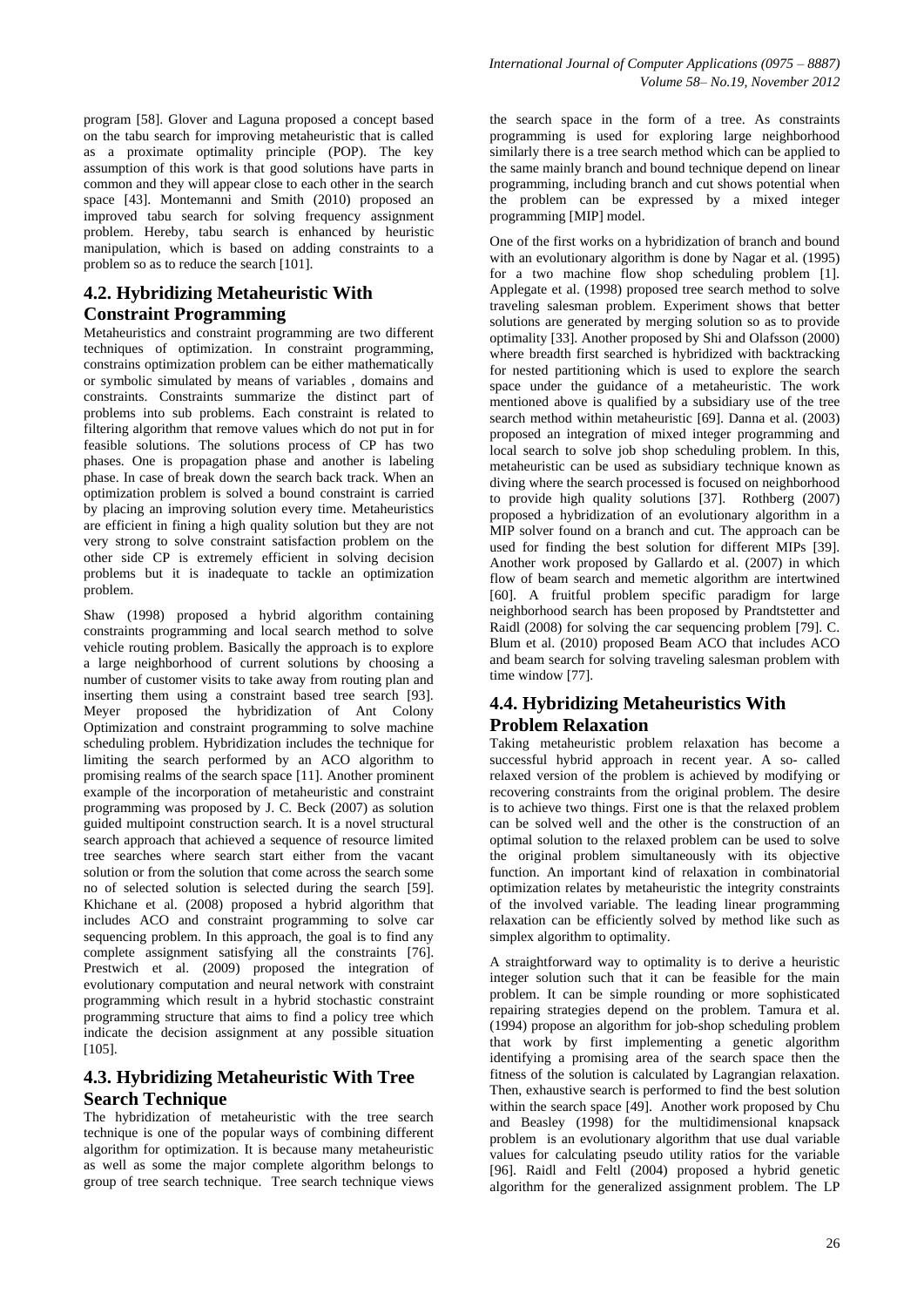relaxation is used to create an initial population of integral solution by a randomized rounding procedure [47]. Vasquez and Vimont (2005) proposed a two phase algorithm for 0-1 knapsack problem. In the first phase by neglecting the integrity constraints, a number of relaxed problems can be solved to optimality. In the second phase, tabu search is enforced to search to around the best possible solution to these relaxed problems [81]. Another work reported by Haouari and Siala (2006) presents the hybrid Lagrangian genetic algorithm for prize collecting steiner tree problem. Hereby genetic algorithm makes use of a Lagrangian relaxation. Meaningful initial solutions are generated by reducing the graph by cutting edge and the objective function is modified by cost reduction [75]. For the knapsack constrained maximum spanning tree problem, [104] a hybridization of Lagrangian decomposition and a genetic algorithm is proposed by Pirkwieser et al. (2007). Finally an ant colony optimization for the symmetric TSP is proposed by Reimann (2007) where optimal solution is used for prejudicing the search of the artificial ants towards the edges of the minimum spanning tree [80].

# **4.5. Hybridization Metaheuristic With Dynamic Programming**

Dynamic programming (DP) is an example of an optimization method that can be successfully combined with metaheuristic, both in the case of constructive and local search technique. Iterated dynasearch are a hybrid metaheuristic in which DP is used as a neighborhood exploration approach inside iterated local search. The motivation behind this integration is that in neighborhood exploration strategy, the greater the neighborhood size more effectively the quality of the local optimum generates. In some cases in polynomial time, DP can make it possible to completely explore an exponential size neighborhood.

Congram et al. proposed iterated dynasearch (2002) used to solve for single machine total weight tardiness scheduling problem. It is the problem of discovering the processing order of many jobs on single machine such that the total tardiness is minimized [102]. Balakrishnan et al. (2003) proposed a hybrid algorithm that contains evolutionary algorithms and DP for solving dynamic facility layout problem. Here several solutions are given, DP is used as a crossover operator for determining the best combination for different planning period [53]. Tse et al. (2007) proposes a technique called an iterative dynamic programming that combine GA with local search technique. Here the problems are subdivided into sub problems and then DP optimizes separately [106]. Hu and Raidl (2008) proposed a hybrid algorithm for solving generalized traveling salesman problem. The authors use DP in the context of an evolutionary algorithm as a method for generating the optimal solution that can be generated from an incomplete solution [10]. Wilbaut et al. (2009) proposes a hybrid method merging adaptive memory, sparse DP and reduction technique to explore and reduce the search space. Here initially, bi-partition of the variable are created then the resulting small problem is solved and the space of the remaining variable is searched using tabu search [24]. Another work proposed by Bautista et al. (2009) use a heuristic version of DP labeled bounded dynamic programming for simple assembly line balancing problem. Here at each level number of positions is heuristically reduced leading to the optimal solution in a reduce amount of time [54]. Blum and Blesa (2009) propose the use of DP algorithm is two different metaheuristic for the K-cardinality tree (KCT) problem. The basic idea of this strategy is not only applicable

to KCT problem but also for another subset problem. Basically, the plan is to generate a large number of objects then a solution is found by applying metaheuristic. These objects carry an exponential number of solutions to the problem and DP is used to find best solution efficiently for each object [19].

# **5. CONCLUSIONS**

In this article we have provided a survey on the different techniques of metaheuristic for combinatorial optimization. We divided this growing research area into three broad categories named trajectory method, population based method and hybrid method. Trajectory methods are effective because they give knowledge about the behavior of the algorithm and its dynamic nature helps in selecting the most efficient method to solve the problem. Population based methods provide a natural way for the exploration of the search as it deals with the set of solutions. Hybrid methods include the integration of various metaheuristic algorithms which are efficient in finding good solutions that cannot be obtained by any complete method within a feasible time.

 Finally it is concluded that before developing a metaheuristic, researcher has to go through some issues like the metaheuristic they are developing work for their problem or not. For example, for simulated annealing, tabu search, variable neighborhood search, a central issue is the design of the appropriate neighborhood structure. Greedy randomized adaptive search procedure uses a classical randomized greedy insertion heuristic to construct a solution followed by local search. Similarly genetic algorithm implementations use the integer string representation to encode a solution. Some common issues include are memory, randomization, dynamic parameter adjustment, large scale neighborhood scale. A fundamental element of metaheuristic is the use of memories to guide the search. It is a way of providing mechanism based on the history of the search process. Memories have been associated with tabu search, simulated annealing, ant colony optimization also now recent implementations of metaheuristics like VNS and GRASP include memories. Another issue concerns the use of randomization. Randomization provides a better way for the exploration of the search space by supporting a creation of diverse solutions. Randomization is inherently present in many metaheuristic like simulated annealing, ACO and GRASP. Another issue includes dynamic parameter adjustment. In this, parameters are self adjusted during the search process and providing robustness to the metaheuristic. Another important issue includes the large scale neighborhood structure. These allow a more thorough search of the solution space. These large neighborhoods are joined with some filtering techniques that aimed at focusing the search on most interesting solutions and neglecting others as considering the entire neighborhood evaluation would be extremely costly. These structures provide optimal solution for complex combinatorial optimization problems. They also provide simplicity, flexibility and robustness to the algorithm. The process of designing and implementing a metaheuristic is not an easy task it involves deep knowledge about an extensive range of algorithmic techniques, coding and data structure as well as algorithm engineering and statistics. For developing a well performed algorithm researchers need to know a literature search for developing a metaheuristic for the problem at hand.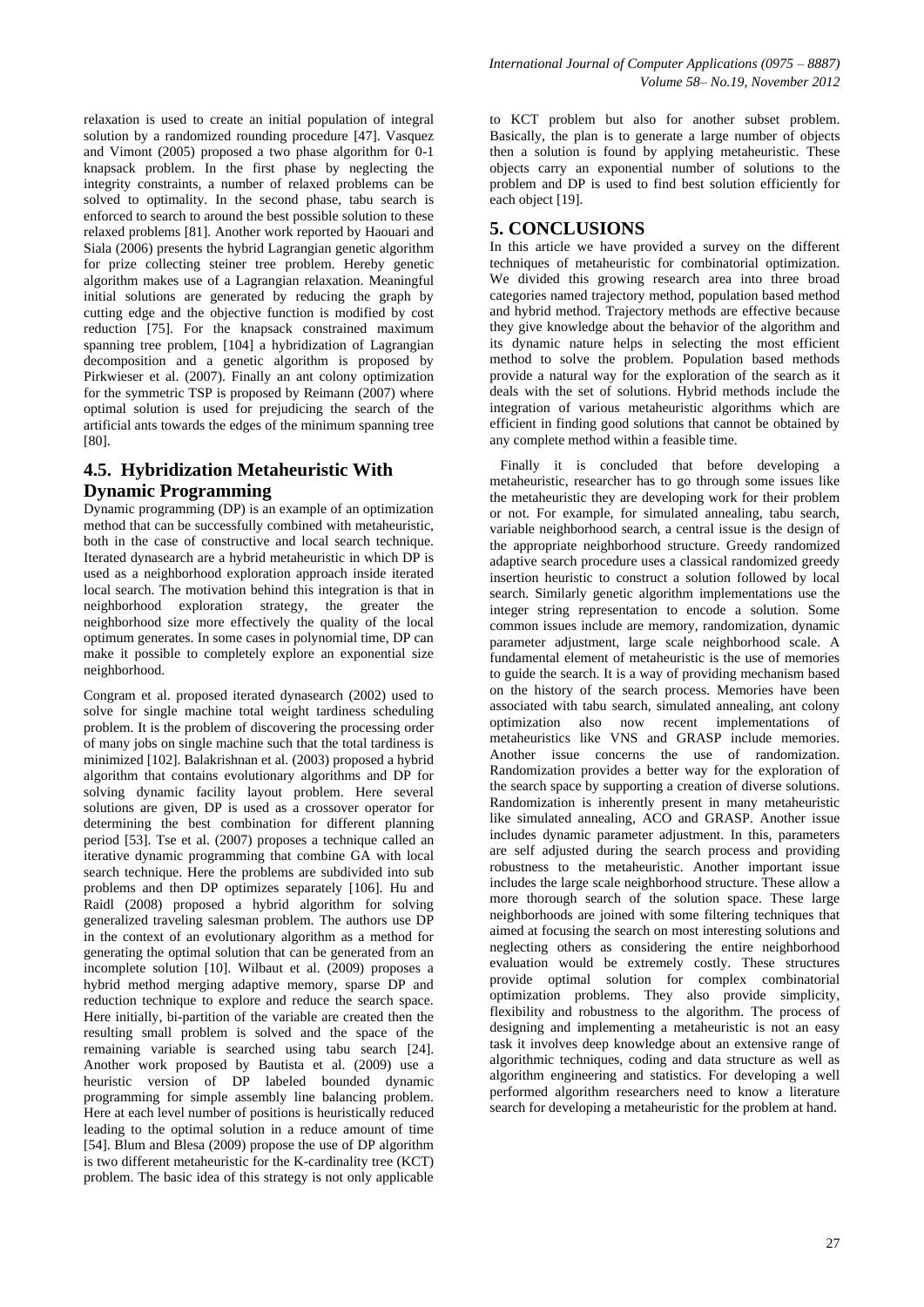#### **6. REFERENCES**

- [1] A. Nagar, S.S. Heragu & J. Haddock. 1995. A metaheuristic algorithm for a bi-criteria scheduling problem. Ann. Oper. Res. Vol. 63, pp. 397-414.
- [2] A. Yu Bin, Y. Zhong-Zhen & Y. Baozhen. 2009. An improved ant colony optimization for vehicle routing problem. Eur. J. Oper. Res. Vol. 196, pp.171-176.
- [3] A. Al-khedhairi.2008. Simulated annealing metaheuristic for solving P-median problem. Int. J. Contemp. Math. Sciences vol.3*.* pp.1357-1365.
- [4] Alfonsas Misevicius.2003. A modified simulated annealing algorithm for the quadratic assignment problem. Informatica.vol.14, pp.497–514.
- [5] Andrade, D.V., Resende & M.G.C. 2007. GRASP with evolutionary path-relinking. Proceedings of The Seventh Metaheuristics International Conference.
- [6] Arnaldo Vieira Moura, Rafael Augusto Scaraficci. 2010. A grasp strategy for a more constrained school timetabling problem. Int. J. Oper. Res. Vol. 7, pp.152- 170.
- [7] A. Roli and C.Blum. 2003. Metaheuristics in combinatorial optimization: overview and conceptual comparison. ACM Computing Surveys.vol. 35 pp. 268– 308.
- [8] Atkinson, J.B .1998. A greedy randomized search heuristic for time-constrained vehicle scheduling and the incorporation of a learning strategy. J. Oper. Res. Soc. Vol.49, pp. 700–708.
- [9] Ayed A. Salman, Imtiaz Ahmad, Sabah Al-Madani. 2002. Particle swarm optimization for task assignment problem. Microprocess and Microsyst. Vol.26, pp. 363- 371.
- [10] B. Hu and G.R. Raidl.Effective neighborhood structures for the generalized traveling salesman problem. In J.I. van Hemert, C. Cotta (Eds.), Evolutionary Computation in Combinatorial Optimization—EvoCOP 2008, Vol. 4972 of Lecture Notes in Computer Science, Springer-Verlag, Berlin, Germany. pp. 36–47.
- [11]B.Meyer. Hybrids of constructive meta-heuristics and constraint programming.A case study with ACO. In Chr. Blum, M.J.Blesa, A. Roli, and M. Sampels, editors, Hybrid Metaheuristics-An emergent approach for optimization. Springer Verlag, New York, 2008.
- [12] Barnes, J. W and M. Laguna. Solve the multiple-machine weighted flow time problem using tabu search. IIE Trans.vol. 25, 1993, pp. 121-128.
- [13] Barnes, J. W., V. Wiley, J. Moore, and D. Ryer. 2004. Solving the aerial fleet refueling problem using group theoretic tabu search. Math and Comput Model*.* pp.6-8.
- [14] Battiti, R. and G. Tecchiolli.1994.The Reactive Tabu Search. ORSA J Comput. Vol, 6, pp.126–140.
- [15] Bell, J.E., McMullen, P.R. 2004.Ant colony optimization techniques for the vehicle routing problem. Adv. Eng. Inform. Vol. 1, pp. 41–48.
- [16] Binato, S., Faria, H. Jr., Resende, M.G.C.2001. Greedy randomized adaptive path relinking. Proceedings of the 4th Metaheuristics International Conference, pp. 393– 397.
- [17] Bullnheimer, B., Hartl, R.F., Strauss, C.1999. An improved ant system algorithm for the vehicle routing problem. Ann. Oper. Res.vol. 89, pp. 319–328.
- [18] C. Avanthay, A. Hertz, and N. Zufferey. 2003. A Variable Neighborhood Search for Graph Coloring. Eur. J. Oper. Res. Vol. 151, pp. 379–388.
- [19] Christian Blum, [Jakob Puchinger,](http://www.informatik.uni-trier.de/~ley/db/indices/a-tree/p/Puchinger:Jakob.html) [Günther R.](http://www.informatik.uni-trier.de/~ley/db/indices/a-tree/r/Raidl:G=uuml=nther_R=.html)  [Raidl,](http://www.informatik.uni-trier.de/~ley/db/indices/a-tree/r/Raidl:G=uuml=nther_R=.html) [Andrea Roli.](http://www.informatik.uni-trier.de/~ley/db/indices/a-tree/r/Roli:Andrea.html) 2011.Hybrid metaheuristics in combinatorial optimization. A survey [Appl. Soft.](http://www.informatik.uni-trier.de/~ley/db/journals/asc/asc11.html#BlumPRR11) [Comput.](http://www.informatik.uni-trier.de/~ley/db/journals/asc/asc11.html#BlumPRR11) Vol.11, pp. 4135-4151.
- [20] C. Blum, M.J. Blesa. 2009. Solving the KCT problem: large-scale neighborhood search and solution merging. In.E. Alba, C. Blum, P. Isasi, C. León, J.A. Gómez (Eds.), Optimization Techniques for Solving Complex Problems. Hoboken, NJ,Wiley & Sons. pp. 407–421.
- [21] C. C. Ribeiro and M. C. Souza. 2002. Variable neighborhood search for the degree-constrained minimum spanning tree problem. Discret. Appl. Math. vol.118, pp. 43-54.
- [22] C. H. Papadimitriou and K. Steiglitz. 1982. Combinatorial Optimization - Algorithms and Complexity Dover Publications, Inc., New York
- [23] C. Walshaw. 2004.Multilevel refinement for combinatorial optimization problems. Ann. Oper. Res. Vol.131, pp.325–372.
- [24] C. Wilbaut, S. Hanafi, A. Fréville& S. Balev. 2009. Tabu search: global intensification using dynamic programming. Control Cybern. Vol.35, pp. 579–598.
- [25] Carlton, W.and J. W. Barnes. Solving the Traveling Salesman Problem with Time Windows Using Tabu Search. IIE Trans. Vol. 28,1996, pp. 617-629.
- [26] Chen, A.L., G.K. Yang and Z.M. Wu. 2006. Hybrid discrete particle swarm optimization algorithm for capacitated vehicle routing problem. J. Zhejiang University Sci. vol. 7, pp.607-614.
- [27] Chiung Moon et al. 2002. An efficient GA for the TSP with precedence constraints. Eur. J. Oper. Res. Vol. 140, pp. 606-617.
- [28] Chu, P.C. and J.E. Beasley.1998. A Genetic Algorithm for the Multidimensional Knapsack Problem. J Heuristics. Vol. 4, pp. 63-86.
- [29] Colorni A., Dorigo M., Maniezzo V. & Trubian M. 1994. Ant system for job-shop scheduling. Belgian J. Oper. Res. Stat. and Comput. Sci*.* vol. 34, pp. 39-54.
- [30] Consoli S, Darby-Dowman K, Mladenovic N and Moreno J. 2009. Variable neighborhood search for the minimum labelling Steiner tree problem. Ann. Oper. Res*.* Vol. 172, pp. 71-96.
- [31] Consoli, S., Moreno-Perez, JA., Darby-Dowman, K. and Mladenović N. 2010. Discrete particle swarm optimization for the minimum labelling Steiner tree problem. Nat. Comput. Vol. 9 pp. 29- 46.
- [32] D. T. Connolly. 1990. An improved annealing scheme for the QAP. Eur. J. Oper. Res. Vol. 46, pp. 93-100.
- [33] D.L. Applegate, R.E. Bixby, V. Chvátal & W.J. Cook. 1998. On the solution of the traveling salesman problem. Doc. Math., Extra Volume ICM III, pp. 645–656.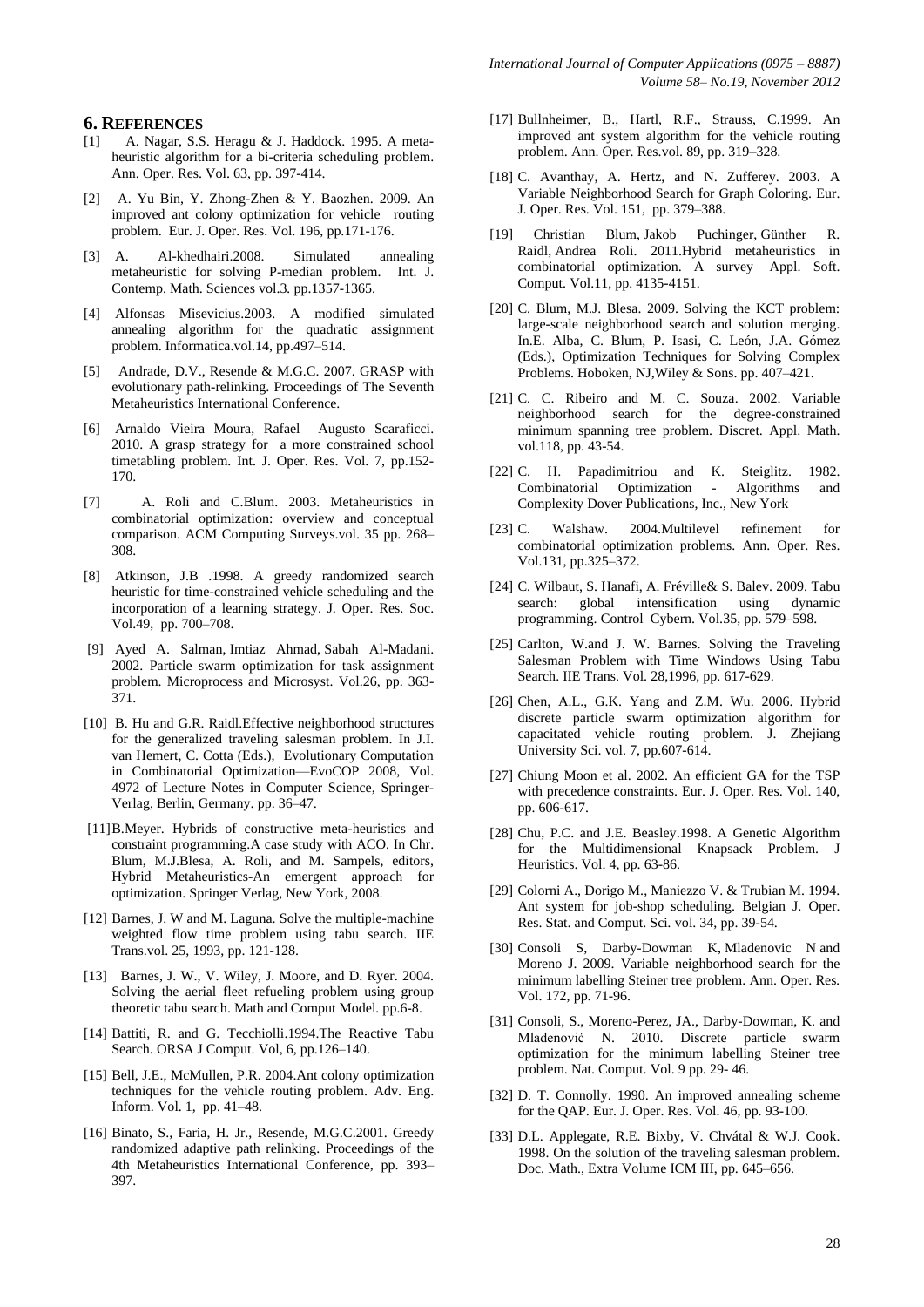- [34] Dorigo M and Gambardella LM. Ant colony system: a cooperative learning approach to the traveling salesman problem. IEEE T. Evol. Comput.vol. 1, 1997, pp. 53–66.
- [35] Dorigo M, Maniezzo V, Colorni A. 1991. Positive feedback as a search strategy. Technical Report 91-016, Politecnico di Milano, Italy.
- [36] Duarte A, Escudero LF, Marti R, Mladenovic N, Pantrigo JJ and Sanchez-Oro J. 2012. Variable Neighborhood Search for the Vertex Separation Problem. Comput. and Oper. Res.
- [37] E. Danna, E. Rothberg, C. Le Pape. 2003. Integrating mixed integer programming and local search: a case study on job-shop scheduling problems. In:Fifth International Workshop on Integration of AI and OR techniques in Constraint Programming for Combinatorial Optimization Problems (CP-AI-OR'2003), pp. 65–79.
- [38] E. J. Teoh, Huajin Tang and K. C Tan. 2006. A Columnar Competitive Model with Simulated Annealing for Solving Combinatorial Optimization Problems. Proc. IEEE Int Jt Conf Neural Netw, Vancouver, BC, Canada, July 16-21 pp. 3254-3259.
- [39] E. Rothberg. 2007. An evolutionary algorithm for polishing mixed integer programming solutions. INFORMS. J. Comput*.* Vol. 19 pp. 534–541.
- [40] E-G. Talbi, O. Roux, C. Fonlupt, and D. Robilliard. 2001. Parallel ant colonies for the quadratic assignment problem. Future. Gener. Comput.Syst*.* vol. 17,pp. 441– 449.
- [41] F. Glover.1986.Future paths for integer programming and links to artificial intelligence. Comput. & Oper. Res. Vol. 13, pp. 533-549.
- [42] F. Glover and G. Kochenberger. 2003. Handbook of Metaheuristics. Vol. 57 of International Series in Oper. Res. and Manag. Sci, Kluwer Academic Publishers.
- [43] F. Glover. 1968. Surrogate constraints, Oper. Res. Vol. 16,741–749.
- [44] Feo, T. A., & Resende, M. G. C. 1995. Greedy randomized adaptive search procedure. J. Glob. Optim. Vol. 6, pp. 109-133.
- [45] Fleurent, C., Glover F. 1999. Improved constructive multistart strategies for the quadratic assignment problem using adaptive memory. INFORMS J. Comput*.* Vol.11, pp. 198–204.
- [46] Frank Neumann, Carsten Witt. 2006. Ant Colony Optimization and the Minimum Spanning Tree Problem. Electron. Colloq. Comput. Complex. *(*ECCC) 13*.*
- [47] G.R. Raidl and H. Feltl. 2004. An improved hybrid genetic algorithm for the generalized assignment problem. In: H.M. Haddadd, et al. (Eds.), Proceedings of the 2003 ACM Symposium on Appl Comput ACM Press, pp. 990–995.
- [48] González-Velarde, J. L. and M. Laguna. 2002. Tabu search with simple ejection chains for coloring graphs. Ann. Oper. Res*.* Vol. 117*,* pp. 165-174.
- [49] H. Tamura, A. Hirahara, I. Hatono, M. Umano. 1994. An approximate solution method for combinatorial optimization. Trans. Soc. Instrum. Control. Eng. Vol. 130 pp. 329–336.
- [50] Hansen P and Mladenović N. 1997. Variable neighborhoods search for the p-median. Locat. Sci.Vol. 5, pp.207-226.
- [51] Harwig, J., J. W. Barnes, J. T. Moore. 2006. An adaptive tabu search approach for 2-dimensional orthogonal packing problems. Mil. Oper. Res. Vol. 11, pp.5-26.
- [52] Hirsch, M.J., Meneses, C.N., Pardalos, P.M., Resende, M.G.C. 2007. Global optimization by continuous GRASP. Optim. Lett. Vol. 1, pp. 201–212.
- [53] J. Balakrishnan, C.H. Cheng, D.G. Conway, C.M. Lau.2003. A hybrid genetic algorithm for the dynamic plant layout problem. Prod. Econ. Vol. 86, pp. 107–120.
- [54] J. Bautista and J. Pereira. 2009. A dynamic programming based heuristic for the assembly line balancing problem. Eur. J. Oper. Res.Vol. 194, pp. 787–794.
- [55] J. E. Beasley and P. C. Chu(1996) A genetic algorithm for the set covering problem. Eur. J. Oper. Res. Vol 94, pp. 392–404.
- [56] J. H. Holland.1975. Adaptation in natural and artificial systems, The University of Michigan Press, Ann Harbor, MI
- [57] J. Kennedy and R. C. Eberhart. 1995. Particle swarm optimization. Proc. of IEEE Int Conf. on Neural Netw Piscataway, NJ, USA , pp. 1942-1948.
- [58] J. Lazić, S. Hanafi, N. Mladenović, D. Urošević. 2010. Variable neighborhood decomposition search for 0–1 mixed integer programs. Comput. and Oper. Res. Vol. 37, pp.1055–1067.
- [59] J.C. Beck. 2007. Solution-guided multi-point constructive search for job shop scheduling*.* J. Artif. Intel. Vol. 29, Res*.* pp. 49–77.
- [60] J.E. Gallardo, C. Cotta and A.J. Fernández. 2007 On the hybridization of memetic algorithms with branch-andbound techniques. IEEE Trans. on Syst. Man. and Cybern.—Part B Vol. 37, pp. 77–83.
- [61] James, T., Rego, C., Glover, F. 2009. Multistart tabu search and diversification strategies for the quadratic assignment problem. IEEE Trans. Syst. Man. and Cybern. Part A: Systems and Humans. Vol. 39, pp. 579– 596.
- [62] Jingfa Liu, Yu Zheng, Wenjie Liu. 2009. A Heuristic Simulated Annealing Algorithm for the Circular Packing Problem. Genet. Evol. Comput. pp. 802-805.
- [63] Kinney, G., J. W. Barnes, and B. Colletti. 2007. A Reactive Tabu Search algorithm with variable clustering for the Unicost Set Covering Problem. Int. J. Oper. Res. Vol. 2, pp.156-172.
- [64] Kirkpatrick, S., Gelatt, C.D., Vecchi, M.P. 1983.Optimization by simulated annealing. Sci.Vol. 220, pp. 671-680.
- [65] Korycinski, D., M.M. Crawford, J.W. Barnes, and J. Ghosh. 2003. Adaptive feature selection for hyperspectral data analysis using a binary hierarchical classifier and tabu search. Proc. 2003 International Geoscience and Remote Sensing Symposium*,* Toulouse, France, pp. 297-299.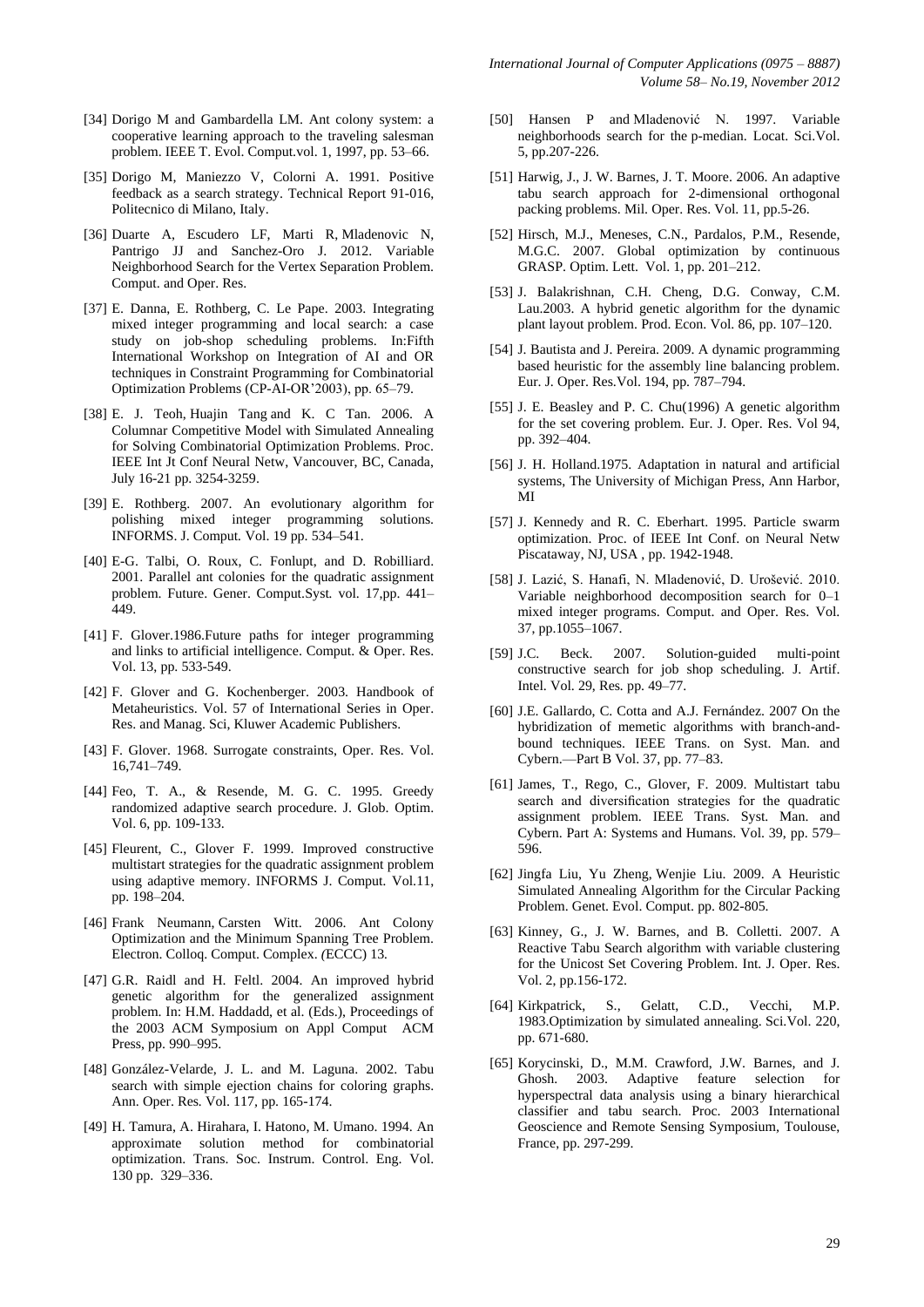- [66] KP Wang, L Huang, CG Zhou, W Pang. 2003. Particle swarm optimization for traveling salesman problem. Int. Conf. Mach. Learn. and Cybern.Vol. 3, pp.1583-1585.
- [67] Kunpeng KANG. 2012. A Fast Particle Swarm Optimization Algorithm for Large Scale Multidimensional Knapsack Problem. J. Comput. Inform. Syst. Vol. 8, pp.2709–2716.
- [68] Kusum Deep and Hadush Mebrathu. 2011. Combined Mutation Operators of Genetic Algorithm for the Travelling Salesman Problem. Int. J. Comb. Optim. Probl. Inform*.*Vol. 2, pp. 2-24.
- [69] L. Shi and S. Ólafsson. 2000. Nested partitions method for global optimization. Oper. Res.Vol. 48, pp. 390–407.
- [70] Laguna, M., J. P. Kelly, J. L. González Velarde, and F. Glover. 1995. Tabu search for the multilevel generalized assignment problem. Eur. J. Oper. Res. Vol. 82,pp. 176- 189.
- [71] Laguna, M., J.W. Barnes, F. W. Glover. 1991. Tabu search methods for a single machine scheduling problem. J. Intel. Manuf. Vol. 2, pp. 63-74.
- [72] Laguna, M., Martı´, R. 1999. GRASP and path relinking for 2-layer straight line crossing minimization. INFORMS. J. Comput. Vol. 11, pp. 44–52.
- [73] Lei Yuan, Zhendong Zhao. A Modified Binary Particle Swarm Optimization Algorithm for Permutation Flow Shop Problem. In Proceedings of the Sixth Int Conf Mach Learn Cyberns (ICMLC 2007), Hong Kong (19- 22) August 2007, pages 902-907.
- [74]Lokketangen, A., F. Glover. 1998. Solving zero-one mixed integer programming problems using tabu search. Eur. J. Oper. Res*.* vol. 106, pp. 624-658.
- [75] M. Haouari and J.C. Siala. 2006. A hybrid Lagrangian genetic algorithm for the prize collecting Steiner tree problem. Comput. Oper. Res.vol.33, pp. 1274–1288.
- [76] M. Khichane, P. Albert, C. Solnon. Integration of ACO in a constraint programming language. In: Proceedings of ANTS 2008—6th International Workshop on Ant Colony Optimization and Swarm Intelligence. Vol. 5217 of Lecture Notes in Computer Science, Springer-Verlag, Berlin, Germany, 2008, pp. 84–95.
- [77] M. López-Ibáñez and C. Blum. 2010. Beam-ACO for the travelling salesman problem with time windows. Comput. Oper. Res. vol.37, pp. 1570–1583.
- [78] M. Lozano and C. García-Martínez. 2010. Hybrid metaheuristics with evolutionary algorithms specializing in intensification and diversification: overview and progress report. Comput. Oper. Res*.* vol.37, pp. 481–497.
- [79] M. Prandtstetter and G.R. Raidl. 2008. An integer linear programming approach and a hybrid variable neighborhood search for the car sequencing problem. Eur. J. Oper. Res*.* Vol. 191, pp. 1004–1022.
- [80] M. Reimann. Guiding ACO by problem relaxation: a case study on the symmetric TSP. In: T. Bartz-Beielstein, M.J. Blesa Aguilera, C. Blum, B. Naujoks, A. Roli, G. Rudolph, M. Sampels (Eds.) Proceedings of HM 2007— Fourth International Workshop on Hybrid Metaheuristics, Vol. 4771 of Lecture Notes in Computer Science, Springer-Verlag, Berlin, Germany,2007, pp. 45–55.
- [81] M. Vasquez & Y.Vimont. 2005. Improved results on the 0–1 multidimensional knapsack problem. Eur. J. Oper. Res*.* vol. 165, pp. 70–81.
- [82] M.G.C. Resende, R. Martí, M. Gallego & A. Duarte. 2010. GRASP and path relinking for the max–min diversity problem. Comput. Oper. Res. vol.37, pp. 498– 508.
- [83] M.J.Geiger, M.Sevaux & Stefan Voβ. 2011. Neighborhood selection in VNS. Metaheuristic international conference 25-28.
- [84] Matheus Rosendo & Aurora Pozo. 2010. A hybrid Particle Swarm Optimization algorithm for combinatorial optimization problems. IEEE Congr. Evol. Comput. pp. 1-8.
- [85] Mladenovic N , Urosevic D, Perez-Brito D and Garcia-Gonzalez CG. 2010. Variable neighborhood search for bandwidth reduction. Eur. J. Oper. Res. vol. 200, pp. 14- 27.
- [86] N. Mladenovic and P. Hansen. 1997. Variable Neighborhood Search. Comput. Oper. Res. vol. 24,pp. 1097-1100.
- [87] N.Mladenović and D. Urosević. 2001. VNS for the kcardinality tree. In. Proceedings of 4th Metaheuristics International Conference, MIC'2001, Edited by J. Sousa, Porto, Portugal.
- [88] Nanry, W. P. and J. W. Barnes. 2000. Solving the pickup and delivery problem with time windows using reactive tabu search. Trans.Res. Part B vol.34, pp.107-121.
- [89] Neelam Tyagi and Varshney R.G. 2012. A Model To Study Genetic Algorithm For The Flowshop Scheduling Problem. J. Inform. Oper. Manag. ISSN: 0976–7754 & E-ISSN: 0976–7762, Volume 3, pp-38-42.
- [90] Olli Braysy. 2001. Genetic algorithms for the vehicle routing problem with time windows.Technical Report, 1/2001, University of Vaasa, Vaasa, Finland.
- [91] Omar M. Sallabi and Younis El-Haddad. 2009. An Improved Genetic Algorithm to Solve the Travelling Salesman Problem. World Acad. Sci. Eng. and Technol. vol.52, pp. 471-474.
- [92] Ou, G., Tamura, H., Tanno, K. and Tang, Z. 2010. A method of solving scheduling problems using an improved guided genetic algorithm. Electron. Comm. Jpn. vol.93, pp. 15–22.
- [93] P Shaw. 1998. Using constraint programming and local search methods to solve vehicle routing problems. In: M. Maher, J.-F. Puget (Eds.), Principle and Practice of Constraint Programming—CP98, Vol. 1520 of Lecture Notes in Computer Science, Springer-Verlag, Berlin, Germany , pp. 417–431.
- [94] P.C, Chu and J. E. Beasley. 1997. A genetic algorithm for the generalized assignment problem. Comput. Oper. Res. vol.24, pp.17–23.
- [95] P. J. M. Van Laarhoven, E. H. L. Aarts, and J. K. Lenstra. 1992. Job Shop Scheduling by Simulated Annealing. Oper. Res. vol.40,pp.113-125.
- [96] P.C, Chu & J.E. Beasley. 1998. A genetic algorithm for the multidimensional knapsack problem. J. Heuristics. vol.4, pp. 63–86.